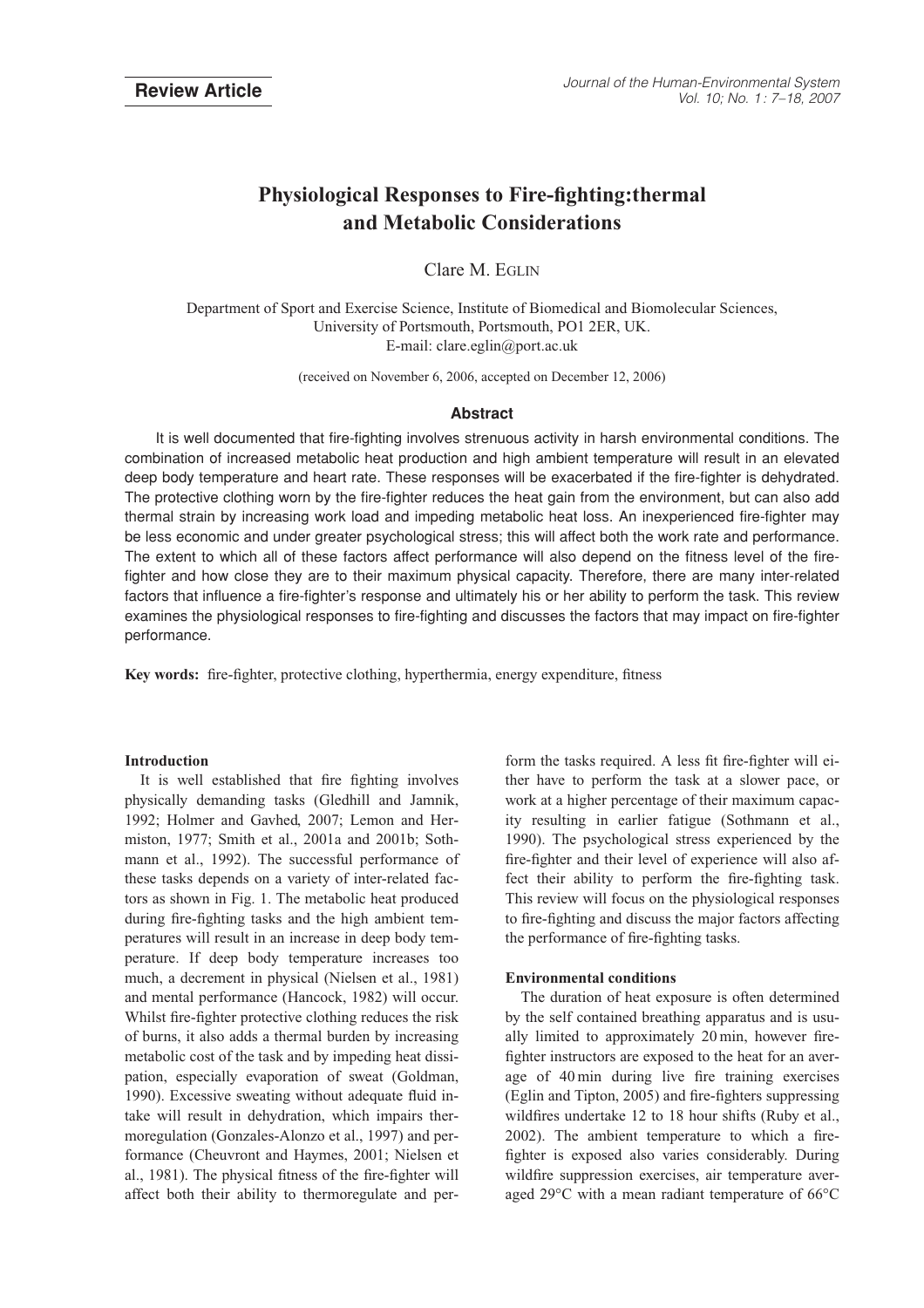

Fig. 1. Schematic diagram of the main factors affecting fire-fighting performance.

(Budd, 2001). In more enclosed live fire suppression exercises conducted in fire houses, average temperatures range between 67°C and 190°C (Eglin et al., 2004; Smith and Petruzzello, 1998; Smith et al., 1996; Smith et al., 1997; Stirling and Parsons, 1999) with a radiant heat load of 5 to  $10 \,\mathrm{kW \cdot m}^{-2}$  (Rossi, 2003). In compartment fires where flashover simulations are conducted, average temperatures of 139°C have been recorded (Eglin et al., 2004). Although these temperatures have been recorded in the fire houses, it is unclear what temperature the fire-fighter is actually exposed to, as it is impossible to record the temperature throughout the fire buildings. A comparison of the temperature measured within the fire house (at positions where it was anticipated the instructors would place themselves) with that recorded on the outside of fire-fighter instructors' tunic revealed the tunic temperature was lower than the average ambient temperature (Eglin et al., 2004). Thus behaviourally the fire-fighters reduce their heat load by staying low and sheltering from the radiant heat.

#### **Microclimate and skin temperature**

The fire protective clothing is designed to reduce the environmental heat load experienced by a firefighter. Measurements of the microclimate temperature between the fire jacket and underclothing during live fire training exercises showed the average temperature was 48°C with a maximum of 62°C (resulting in slight burns, Rossi, 2003). A mean abdominal microclimate temperature of 32°C was recorded between the skin and underclothing in instructors during live fire training exercises (Eglin et al., 2004). Interestingly, in the latter study the mean chest skin temperature during the heat exposure was 38°C indicating that, due to the insulative properties of the protective clothing, the skin temperature was determined by the deep body temperature (which on average was elevated to 38.5°C) rather than the environment. Similar findings have been reported by Heus et al. (2005) where the temperature of the underclothing exceeded that of the skin temperature in only 3 out of 17 live fire training exercises. Whilst the maximum chest skin temperature during fire-fighting tasks in the heat averages 38°C (Eglin et al., 2004; Ilmarinen et al., 1997; Romet and Frim, 1987), in areas where there is less protection, either due to fewer layers or compression of the clothing, higher skin temperatures, and in some cases burns, have been reported. The maximum microclimate temperature recorded under the firehood was 55°C (Eglin et al., 2004) and between 39°C and 45.5°C on the shoulder (Rossi, 2003). In severe environmental conditions a temperature gradient is observed across the clothing ensemble. The highest temperatures recorded during flash-over simulations were 91°C (inner tunic), 59°C (outer shirt), 54°C (inner shirt), and 42°C (chest) indicating that the under clothing also provides an important layer of insulation (Taylor, 2006).

The threshold skin temperature for a burn to occur is 44°C, however at this temperature, the exposure will need to be approximately 6 hours (Henriques and Moritz, 1947). Between 44°C and 51°C the rate at which burning occurs increases logarithmically with skin temperature, above 51°C the rate declines (Henriques and Moritz, 1947). A skin temperature of 55°C will result in injury after only 10 s exposure (Henriques and Moritz, 1947). The occurrence of burns may be predicted for exposures of less than 15 s using measurement of free air temperature, the critical value being 1315°C-s (Ripple et al., 1990). Whilst there are many skin properties that affect thermal en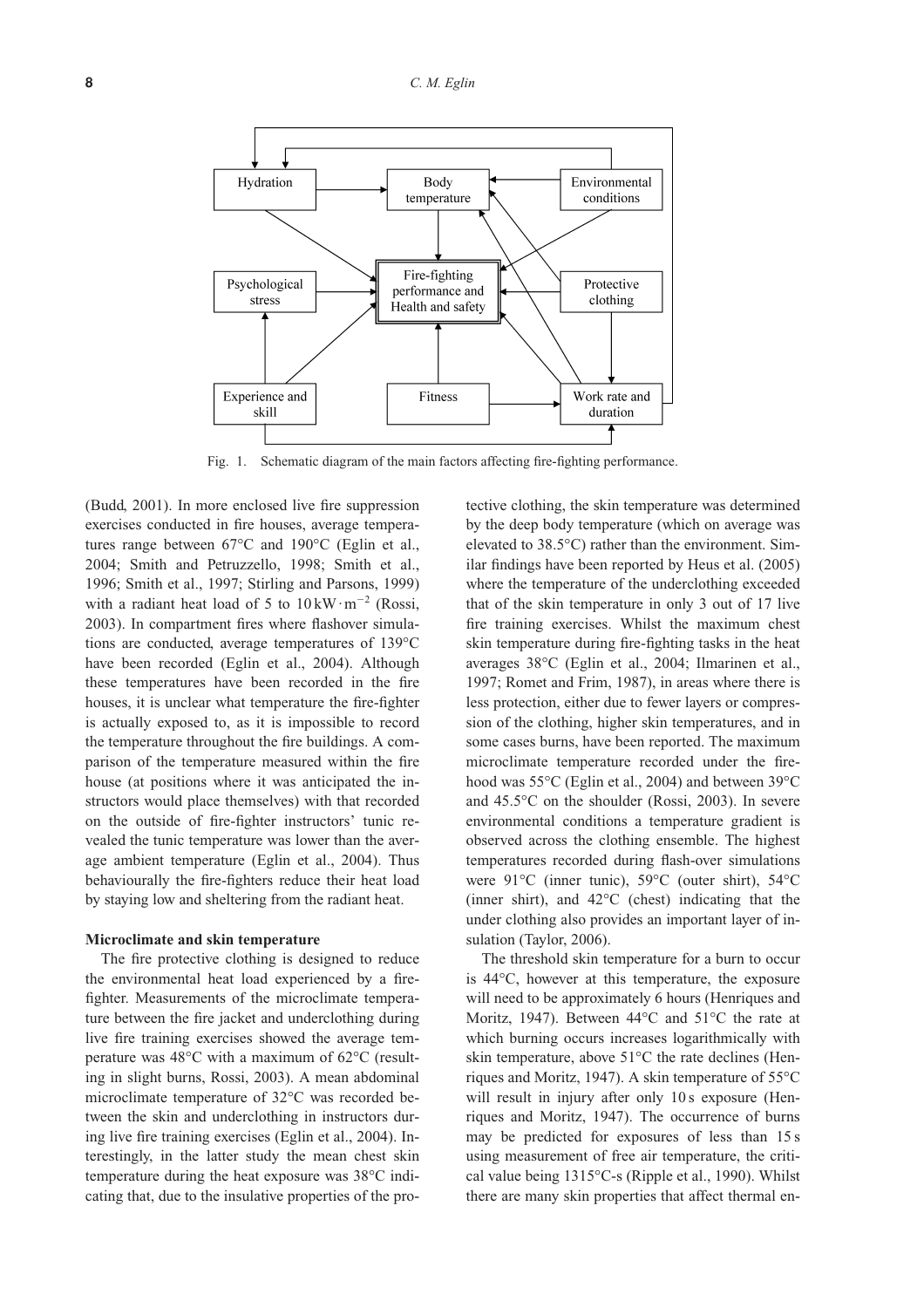ergy uptake to the basal layer, the amount of surface water and moisture content of the skin is the most important (Ripple et al., 1990). Relative humidity under the protective clothing reaches between 80% and 100% during live fire training exercises (Heus et al., 2005; Rossi, 2003). With such high moisture contents there is also risk of burns through scalding (Rossi, 2003).

#### **Deep body temperature**

Several studies have measured deep body temperature  $(T_c)$  during simulated fire-fighting exercises (Table 1). As expected, quite a range in  $T_c$  has been observed because of the varying metabolic and external heat loads and differing methodologies employed. Rectal temperature is probably the most reliable continuous measure of deep body temperature as the communications used by fire-fighters would probably preclude the use of aural thermistors. Gastrointestinal temperature pills have also been employed and showed a similar temperature profile to rectal temperature when measured simultaneously (Eglin et al. 2004). Several groups have measured  $T_c$  using an infrared tympanic thermometer (Table 1) before and after fire-fighting exercises. Although this measure is relatively non-invasive and has proven reliable in the clinical setting (Shinozaki et al., 1988), in a field situation it can result in erroneous readings, with a tendency to record lower readings than rectal temperature (Hansen et al., 1996; Sato et al., 1996). Dickinson et al. (2003) suggest that after live fire training exercises, oral temperature may be more reliable than infra-red tympanic temperature as an estimate of deep body temperature. This may explain the low peak tympanic temperature of only 36.9°C, as measured by an infra-red sensor, reported by Smith et al. (2001a), despite HR being at age-predicted maximum at the end of the fire fighting drills (Table 1).

 $T_c$  continues to increase following fire-fighting exercises (Smith et al., 2001b; Eglin et al., 2004) and therefore a fire-fighter should be actively cooled before another heat exposure or performance of strenuous physical activity. In a cool environment the simplest method of reducing  $T_c$  after heat exposure would be to remove as much protective clothing as possible (helmet, fire hood, gloves and fire tunic) to enable evaporative and convective cooling. The cooling rate will be increased if the conditions are windy or the individual is placed in front of a fan to promote forced convection (Carter et al., 1999). However, for health and safety reasons removal of protective clothing may not be possible, in these cases placing the hands in a cool water has been shown to be effective in reducing the deep body temperature of hyperthermic individuals (House, 1998; Livingstone et al., 1989). The colder the water temperature the hands are immersed in, the greater the rate of cooling observed (House et al., 2005; Livingstone et al., 1989) as elevation of deep body temperature overrides the normal vasoconstriction observed in normothermic

Table 1. Summary of studies reporting deep body temperature  $(T_c)$  during simulated fire-fighting tasks. The nature of the task, subject population (M=male, ff=fire-fighter, tff=trainee fire-fighter, ffi=fire-fighter instructor), duration of the task, ambient temperature, method of  $T_c$  measurement (Tre=rectal temperature, IR Tymp=infrared tympanic membrane temperature, GI pill=gastrointestinal pill temperature),  $T_c$  reported at start and end or maximum and change in Tc are given. \*Ambient temperature not stated, temperature is estimated from Smith et al. (2001a) and Smith and Petruzzello (1998) where identical tasks were performed.

|  | Task                                     | Subjects             | Duration                               | Ambient<br>temperature                     | Measurement                       | Start $T_a$            | Max/end<br>$T_c$       | Change in<br>$T_c$                   | Reference                                    |
|--|------------------------------------------|----------------------|----------------------------------------|--------------------------------------------|-----------------------------------|------------------------|------------------------|--------------------------------------|----------------------------------------------|
|  | Fire-fighting<br>drills (dummy           | $10M$ ff             | $3\times 6$ min                        | 54-79°C                                    | IR Tymp                           | 35.8°C                 | $37.3$ °C              | $1.5^{\circ}$ C                      | Smith and<br>Petruzzello (1998)              |
|  | drag, extinguisher<br>carry, hose hoist, | $7M$ tff<br>$11M$ ff | $3\times7$ min<br>$3\times5.5-6.3$ min | $47 - 61^{\circ}C$<br>$47 - 79^{\circ}C^*$ | IR Tymp<br>Tre                    | $36.1$ °C<br>$36.7$ °C | $36.9$ °C<br>$38.6$ °C | $0.8^{\circ}$ C<br>$1.9^{\circ}$ C   | Smith et al. (2001a)<br>Smith et al. (2001b) |
|  | wood chopping)                           |                      |                                        |                                            |                                   |                        |                        |                                      |                                              |
|  | Fire-fighting<br>training exercise       | 19 M tff             | $20 \,\mathrm{min}$                    | $106^{\circ}$ C                            | IR Tymp                           | $36.4$ °C              | $37.6$ °C              | $1.2^{\circ}$ C                      | Stirling and Parsons<br>(1999)               |
|  | Fire fighting<br>training exercise       | $17M$ ff             | $60 \,\mathrm{min}$                    | $100 - 190$ °C                             | GI pill                           |                        |                        | 0.6 <sub>to</sub><br>$1.0^{\circ}$ C | Rossi (2003)                                 |
|  | Fire-fighting activities                 | 12ff                 | $15 \,\mathrm{min}$                    | $11-25$ °C                                 | Tre                               | $37.5$ °C              | 38.4°C                 | $0.9$ °C                             | Griefahn et al. (2003)                       |
|  | Leading hand                             | $5M$ ff              | 24 min                                 | $16^{\circ}$ C                             | Tre                               | $37.7^{\circ}$ C       | $39^{\circ}$ C         | $1.3^{\circ}$ C                      | Romet and Frim                               |
|  | Secondary help                           | $7M$ ff              | $20 \,\mathrm{min}$                    | $16^{\circ}$ C                             | Tre                               | $37.7^{\circ}$ C       | 38.4°C                 | $0.7$ °C                             | (1987)                                       |
|  | Ceiling haul                             | $16M$ ff             | $16 \,\mathrm{min}$                    | $90^{\circ}$ C                             | IR Tymp                           | 36.7°C                 | 39.8°C                 | $3.1^{\circ}$ C                      | Smith et al. (1997)                          |
|  | Fire hose advance<br>& chopping wood     | 15 M ff              | $16 \text{ min}$                       | $77-93$ °C                                 | IR Tymp                           | $36.9$ °C              | $40.1^{\circ}$ C       | $3.2^{\circ}$ C                      | Smith et al. (1996)                          |
|  | Wildland fire                            | 179 M ff             | $36 - 217$ min                         | $19-35$ °C                                 | Tre                               |                        | 38.7°C                 |                                      | Budd (2001)                                  |
|  | Instructor in live                       | 30 M ffi             | 33 min                                 | $66^{\circ}$ C                             | Tre &/or GI pill $37.5^{\circ}$ C |                        | 38.5°C                 | $1.0^{\circ}$ C                      | Eglin et al. $(2004)$                        |
|  | fire training                            | 10 M ffi             | $12 - 92$ min                          | $48^{\circ}$ C                             | Tre                               | $37.6$ °C              | $38.0$ °C              | $0.4$ °C                             | Eglin and Tipton                             |
|  | exercise                                 | $7M$ ffi             | $23 - 63$ min                          | $39^{\circ}$ C                             | Tre                               | $37.6$ °C              | $38.1^{\circ}$ C       | $0.5^{\circ}$ C                      | (2005)                                       |
|  |                                          |                      |                                        |                                            |                                   |                        |                        |                                      |                                              |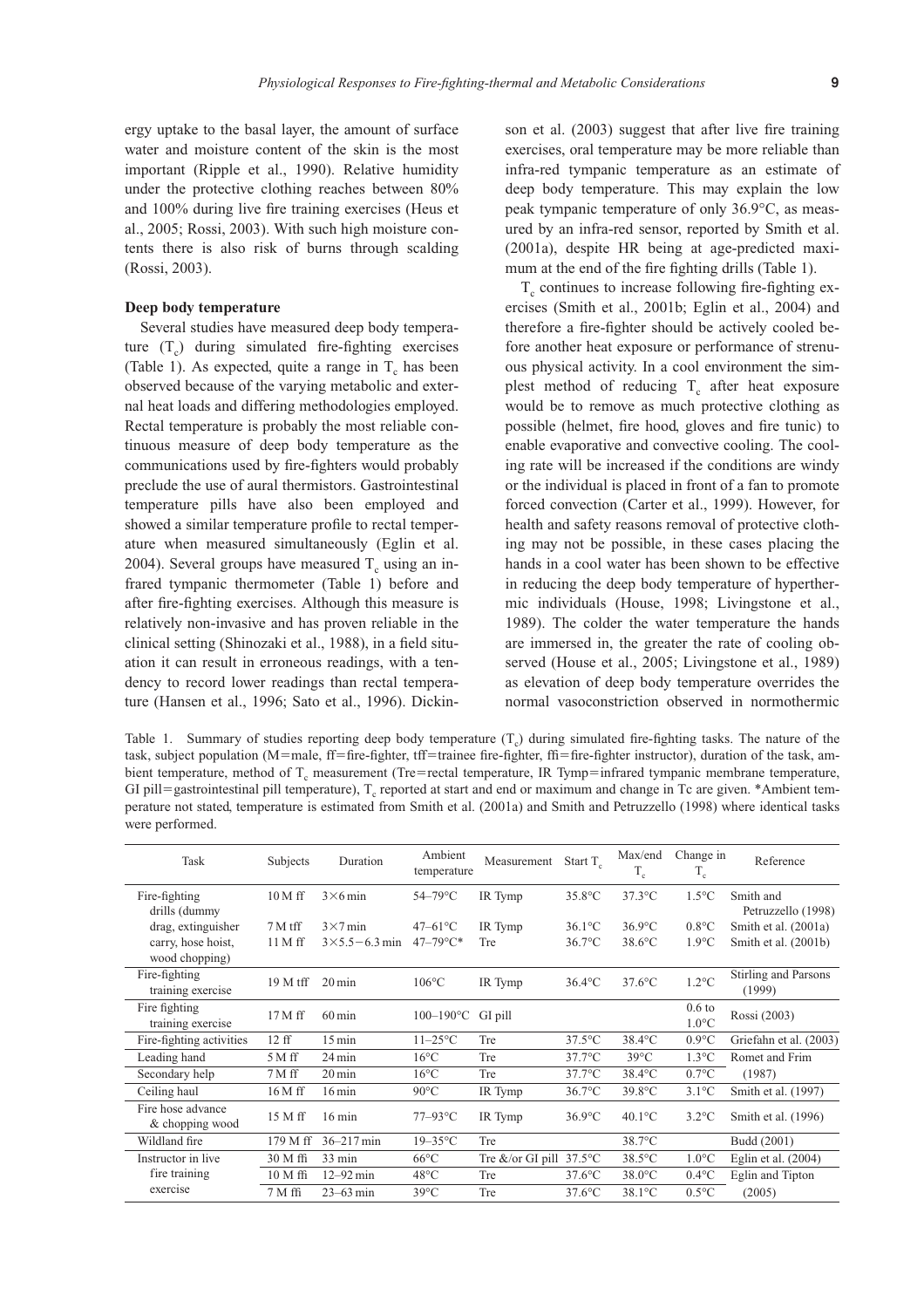individuals.

## **Fluid balance**

Sweat losses during simulated fire-fighting tasks range between  $0.5 L \cdot hr^{-1}$  and  $2 L \cdot hr^{-1}$  (Eglin and Tipton, 2005; Eglin et al., 2004; Griefahn et al. 2003; Ilmarinen et al., 1997; Richardson and Capra 2001; Stirling and Parsons, 1999). When fluid intake was taken into consideration, these sweat losses resulted in a fluid deficit of less than 1% body mass (Eglin and Tipton, 2005; Stirling and Parsons, 1999). From the literature pertaining to sports performance, such a low level of dehydration is unlikely to affect either thermoregulation or performance (Cheuvront and Haymes, 2001; Yoshida et al., 2002). However, we measured a sweat loss of 3.23 L over 112 min, during which the fire-fighter instructor was exposed to the heat for 43 min. This caused a 3.1% loss in body mass and coincided with the instructor feeling dizzy and nauseous at the end of the training exercise (Eglin et al., 2004). Dehydration will compound the effect of hyperthermia on the cardiovascular system, resulting in a greater reduction in stroke volume and therefore cardiac output (Gonzalez-Alonso et al., 1997). Plasma volume has been shown to decrease by 15% after only three 7 min bouts of fire-fighting tasks, but was returned to normal after 90 min rest with aggressive rehydration (Smith et al., 2001b).

To prevent decrements in both physical and mental performance the fire-fighter should be hydrated prior to heat exposure and then rehydrate properly afterwards. Whilst it would also be ideal if the fire-fighters were able to rehydrate during their exposure, this may not be practical and during uncompensatable heat stress, fluid replacement may not actually decrease the rate of rise in body temperature or improve tolerance time, although it may reduce heart rate (McLellan and Cheung, 2000). Much research has been conducted into the formulation of rehydration drinks and their subsequent effects on exercise performance (for review see Coyle, 2004). For the firefighter, where the exposures are generally short (less than one hour) the main concern is the ingestion of water to prevent dehydration, rather than carbohydrate to fuel exercise metabolism. Addition of carbohydrate will increase palatability and may also enhance water absorption; and inclusion of electrolytes, particularly sodium, will maintain thirst, aid fluid retention and increase water absorption from the intestine (Coyle, 2004). However, if food is also consumed, the effect of the composition of the drink on its absorption and retention will be reduced (Maughan et al., 1996). Caffeinated drinks and alcohol should be avoided due to their diuretic and therefore dehydrating effect. However, the diuretic effect

of caffeinated drinks may be over-estimated and in the short-term, drinking large quantities of tea or coffee will rehydrate the individual (Stirling and Parsons, 1999).

Repeated exposure to the heat will result in physiological adaptations occurring which in general improve an individual's ability to work in the heat. The most prominent physiological changes with heat acclimation include an increased sweat rate, expanded plasma volume, and lowered heart rate and  $T_c$ (Nielsen, 1998). However, when wearing protective clothing, heat acclimation did not improve tolerance to exercising in the heat as the increased sweating response resulted in greater dehydration (Windle, 1996). Therefore a heat acclimated fire-fighter may not have improved heat tolerance and may be at greater risk of becoming dehydrated, although they are likely to have an improved cardiovascular stability.

In addition to the effect on performance and thermoregulation, sweating, in particular non-evaporated sweat, will also have an impact on comfort. Skin wettedness, estimated by the evaporation required to maintain thermal balance (Ereq) divided by the evaporative potential of the environment (Emax), is an important factor in determining both comfort and performance. An Ereq/Emax of 20% is associated with the start of heat discomfort, above 40% and 60% performance of mental and physical tasks are reduced respectively. At an Ereq/Emax 80% the risk of becoming heat exhausted is increased considerably (Goldman, 1990).

# **Energy expenditure**

Fire-fighting involves strenuous physical activity (Table 2). The energy expenditure required depends on the nature of the task and its duration (Gledhill and Jamnik, 1992) and the role of the individual (Romet and Frim, 1987). The highest oxygen consumption  $(VO<sub>2</sub>)$  recorded during fire-fighting tasks is approximately  $3.5 L \cdot min^{-1}$  (Table 2). Near maximum heart rates have been reported during several simulated fire-fighting tasks and appear to be similar to that reported during actual incidents (Table 2). Blood lactate concentrations have been found to be elevated to between 2.2 mmol· $L^{-1}$  and 10 mmol· $L^{-1}$ following fire-fighting drills indicating the strenuous nature of the tasks and the involvement of anaerobic metabolism (Eglin and Tipton, 2005; Gledhill and Jamnik, 1992; Smith et al., 1996; Smith et al., 1997).

Estimating  $VO<sub>2</sub>$  from measurement of heart rate during simulated fire-fighting tasks results in an overestimation by approximately  $20\%$  of VO<sub>2</sub> predicted from treadmill testing (Sothmann et al., 1991). This is a result of the impact of hyperthermia, dehydra-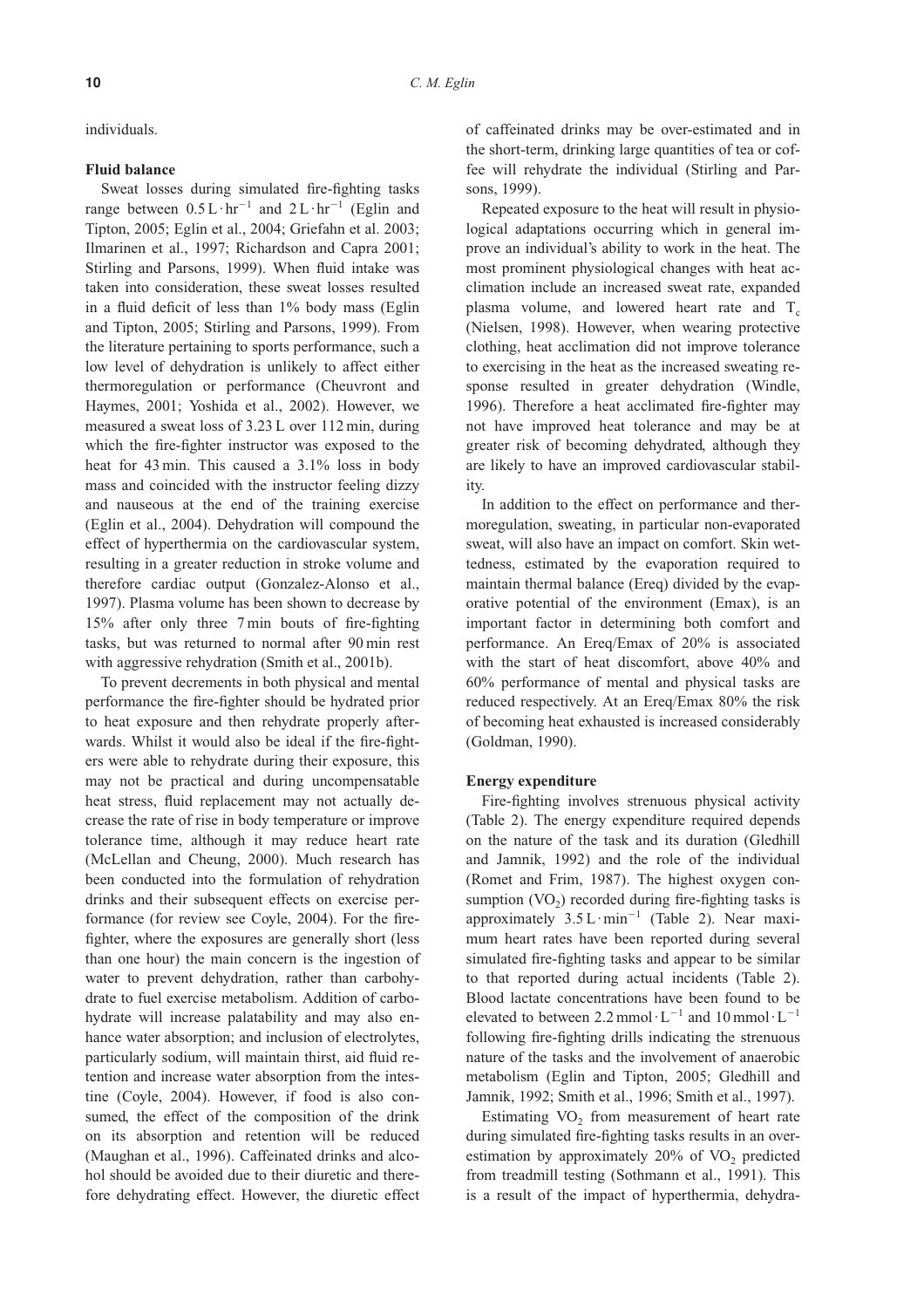Table 2. Summary of studies reporting heart rate and/or energy expenditure during actual or simulated fire-fighting tasks. The nature of the task, subject population (M=male, F=female, ff=fire-fighter, tff=trainee fire-fighter, ffi=fire-fighter instructor), duration of the task, ambient temperature, energy expenditure or oxygen consumption  $(VO<sub>2</sub>)$  and heart rate or percentage of heart rate reserve (HRR) are given.\*Ambient temperature not stated, temperature is estimated from Smith et al. (2001a) and Smith and Petruzzello (1998) where identical tasks were performed.†Rescue performed after exposure to heat. Unless otherwise stated mean values are given for HR and  $VO<sub>2</sub>$ .

| Task                               | Subjects            | Duration                 | Amluient<br>tempereture | Energy expenditure<br>or $VO2$                                            | HR(bpm)              | Reference                       |  |
|------------------------------------|---------------------|--------------------------|-------------------------|---------------------------------------------------------------------------|----------------------|---------------------------------|--|
| Actual structural fires            | 10 M ff             | $15 \,\mathrm{min}$      |                         | $25.6$ mL $\cdot$ kg <sup>-1</sup> $\cdot$ min <sup>-1</sup><br>estimated | 157                  | Sothmann et al. (1992)          |  |
| Actual fire                        | 5 M ff              | $65-95$ min              |                         |                                                                           | 140 to 188           | Barnard and<br>Duncan (1975)    |  |
| Actual turn out                    | 429 M & F ff        | 88 min                   |                         |                                                                           | 30.6% HHR            | Bos et al. (2004)               |  |
| <b>Actual SCBA tasks</b>           | 15 ( $\times$ 5) ff | 12 min                   |                         |                                                                           | 58% HHR              |                                 |  |
| Actual wildfire                    | 8 M ff              | $12 - 18$ hr             |                         | M 20.4 MJ/day                                                             |                      |                                 |  |
| suppression                        | 9 F ff              |                          |                         | F 14.8 MJ/day                                                             |                      | Ruby et al. (2002)              |  |
|                                    | 10 M ff             | $3\times 6$ min          | 54-79°C                 |                                                                           | 184                  | Smith and<br>Petruzzello (1998) |  |
| Fire-fighting drills               | 7 M tff             | $3\times7$ min           | $47-61$ °C              |                                                                           | 189                  | Smith et al. (2001a)            |  |
|                                    | $11M$ ff            | $3 \times 5.5 - 6.3$ min | $47 - 79^{\circ}C^*$    |                                                                           | 187                  | Smith et al. (2001b)            |  |
| Fire-fighting activities           | 15 M ff             | 22 min                   |                         | $2.75 L \cdot min^{-1}$                                                   | 168                  | Holmer and                      |  |
| Stair climbing                     | 15 M ff             | 3 min                    |                         | $3.55 L \cdot min^{-1}$                                                   | 179                  | Gavhed (2007)                   |  |
| Fire-fighting activities           | 12ff                | $15 \text{ min}$         | $11-25$ °C              |                                                                           | 160                  | Griefahn et al. (2003)          |  |
| Ladder climb                       | 24 M ff             | 100 s                    |                         | $2.44 L \cdot min^{-1}$                                                   | 189                  |                                 |  |
| Victim rescue                      | 24 M ff             | 30s                      |                         | $2.53 L \cdot min^{-1}$                                                   | 184                  | Lemon and                       |  |
| Hose run                           | 24 M ff             | 30s                      |                         | $2.55 L \cdot min^{-1}$                                                   | 187                  | Hermiston (1977)                |  |
| Ladder raise                       | 24 M ff             | 30 s                     |                         | $2.3 L \cdot min^{-1}$                                                    | 185                  |                                 |  |
| Simulated smoke dive               | 35 M tff            | $17 \,\mathrm{min}$      | $119^{\circ}$ C         | $2.4 L \cdot min^{-1}$<br>estimated                                       | Mean 150<br>Peak 180 | Lusa et al. (1993)              |  |
| Simulated fire-<br>fighting tasks  | $2 - 12$ ff         | $21 - 239s$              |                         | 16.8 to 44 mL $\cdot$<br>$kg^{-1} \cdot min^{-1}$                         | 119 to 174           | Gledhill and<br>Jamnik (1992)   |  |
| Fire fighting exercise             | $5M$ ff             | 191 s                    | $36^{\circ}$ C          |                                                                           | 180                  | Manning and<br>Griggs (1983)    |  |
| Simulated fire<br>suppression      | $10M$ ff            | 8.25 min                 | $54^{\circ}$ C          | $31 \text{ mL} \cdot \text{kg}^{-1} \cdot \text{min}^{-1}$                | 176                  | Sothmann et al.<br>(1991)       |  |
| Ship fire-fighting tasks           | 34 M                | $5\times4$ min           |                         | $39 \text{ mL} \cdot \text{kg}^{-1} \cdot \text{min}^{-1}$                | 170                  |                                 |  |
| Ship fire-fighting tasks           | 15 F                | $5\times4$ min           |                         | $35 \text{ mL} \cdot \text{kg}^{-1} \cdot \text{min}^{-1}$                | 170                  | Bilzon et al. (2001)            |  |
| Instructor in training<br>exercise | $4M$ ffi            | $65 \,\mathrm{min}$      |                         |                                                                           | 159                  | Williams et al.                 |  |
| Fire attack                        | $4M$ ffi            | 5 min                    |                         |                                                                           | Mean 161<br>Peak 192 | (1996)                          |  |
| Instructor in<br>training exercise | 30 M ffi            | 33 min                   | $66^{\circ}$ C          |                                                                           | 138                  | Eglin et al. $(2004)$           |  |
| Dummy rescue                       | $4M$ ffi            | 133s                     |                         | 46.6 kcal                                                                 | 160                  |                                 |  |
|                                    | $10M$ ffi           | 90 s                     | $19^{\circ}$ C          | $2.25 L \cdot min^{-1}$                                                   | 162                  |                                 |  |
| Dummy rescue                       | $10M$ ffi           | 79 s                     | 19°C†                   | $2.50 L \cdot min^{-1}$                                                   | 180                  | Eglin and Tipton                |  |
|                                    | $7M$ ffi            | 42 s                     | $16^{\circ}$ C t        |                                                                           | 182                  | (2005)                          |  |
|                                    | 16 M ff             | $16 \text{ min}$         | $90^{\circ}$ C          |                                                                           | 176                  |                                 |  |
| Ceiling haul                       | 16 M ff             | $16 \text{ min}$         | $14^{\circ}$ C          |                                                                           | 139                  | Smith et al. (1997)             |  |
| Hose run &<br>chopping wood        | 15 M ff             | $16 \,\mathrm{min}$      | 77-93°C                 |                                                                           | 182                  | Smith et al. (1996)             |  |
| Leading hand                       | $5M$ ff             | 24 min                   | $16^{\circ}$ C          |                                                                           | 153                  | Romet and Frim (1987)           |  |
| Secondary help                     | 7 M ff              | 20 min                   | $16^{\circ}$ C          |                                                                           | 130                  |                                 |  |
| Wildland fire                      | 179 M ff            | $36 - 217$ min           | $19-35$ °C              |                                                                           | 152                  | Budd (2001)                     |  |

tion, upper body work and psychological stress on heart rate. However, it is arguable that as a result, heart rate may give a better overall indication of the strain experienced by the fire-fighter than the measurement of  $VO<sub>2</sub>$ .

Whilst fire-fighting can be a strenuous task, one should also consider the frequency with which these tasks are performed. A fire-fighting instructor at a training establishment may be exposed to a hot environment more than once a day, five times a week. Although they are not usually undertaking fire-fighting tasks *per se*, activities such as climbing stairs, replacing dummy casualties, and stoking fires can result in high heart rates (Eglin et al., 2004). Furthermore, an instructor may be under more psychological stress due to the additional responsibility of their role, and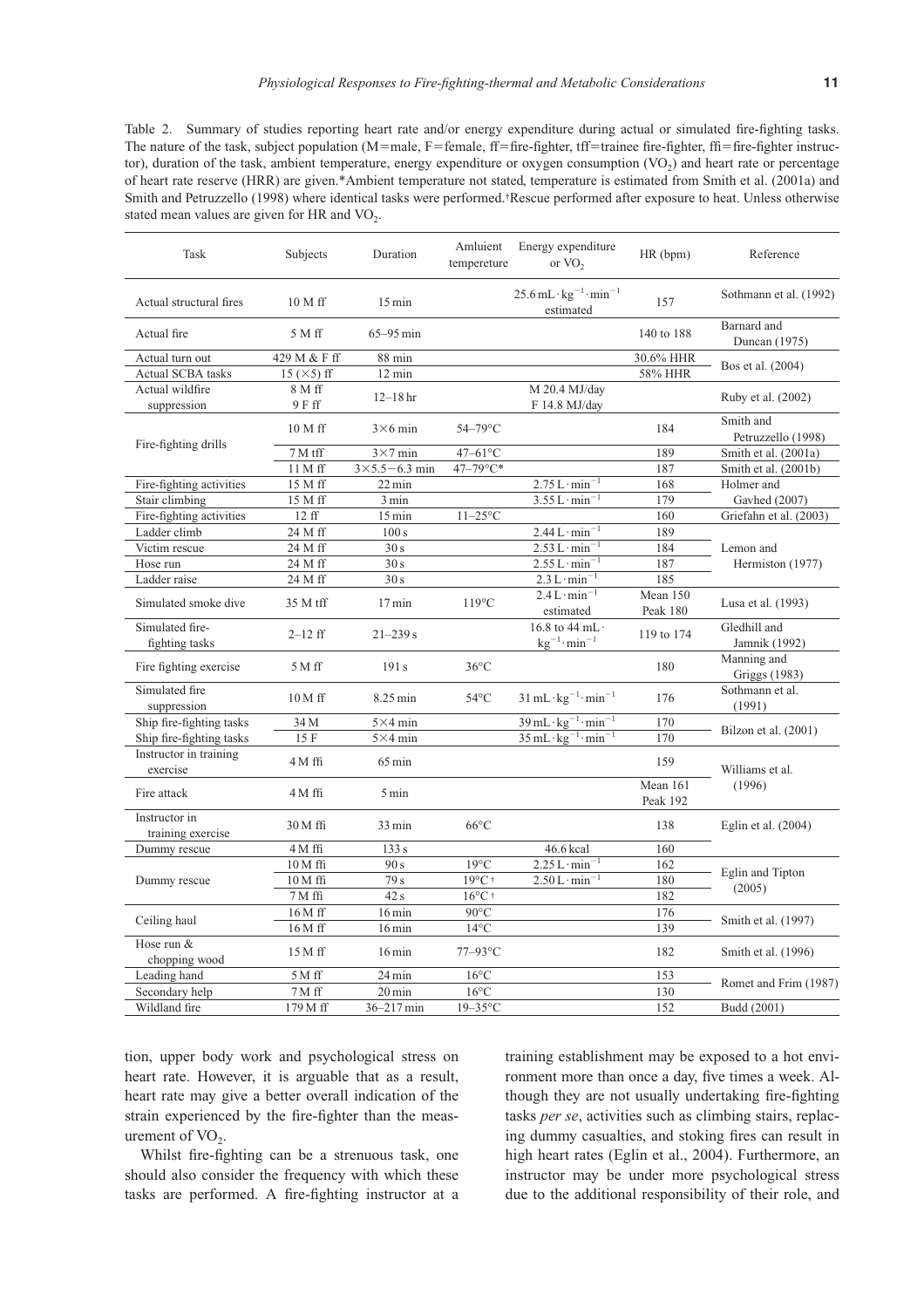can result in them having a higher heart rate than the trainee (Williams et al., 1996).

A study on the demands of Dutch fire fighters revealed that an average of 1.5 incidents occur in a 24 hr shift (Bos et al., 2004). The average mean turn out time was 88 min during which the fire-fighters' heart rate averaged 31% of their heart rate reserve. The "inside" and "self-contained breathing apparatus" activities were found to be most energetic averaging 58% of heart rate reserve, and since these lasted on average 12 min, this should not give too much cause for concern. However, when one looks at the range of responses, it is apparent that some firefighters are under severe stress. In the study of Bos et al. (2004), the maximum heart rate recorded during self-contained breathing apparatus (SCBA) activities was 92% of heart rate reserve. Similarly in the study of Eglin et al. (2004), whilst the mean heart rate during the training exercises was only 109 bpm, heart rate exceeded 90% of heart rate reserve in five instructors. Therefore, some fire-fighters will experience considerable physiological strain either due to the activity undertaken, effects of the heat (hyperthermia and dehydration), lack of sufficient physical fitness, or more likely, a combination of these factors.

Performing work in the heat elevates heart rate compared to the same task conducted in a cooler environment. Heart rate after a 16 min ceiling haul was 37 bpm higher when the ambient temperature was increased from 14°C to 90°C (Smith et al., 1997). Similarly, performing a simulated rescue after being exposed to the heat resulted in much higher heart rates than when the fire-fighter was normothermic despite the oxygen consumption being similar (Eglin and Tipton, 2005). This elevation in heart rate is a result of an increase in demand for the cardiac output to both the active muscles and cutaneous circulation.

# **Protective Clothing**

For a fire-fighter, radiation from fires is the most significant source of external heat. Radiation is the transfer of energy by electromagnetic waves with an average wave length of 10  $\mu$ m. Heat gain by radiation will only occur if the environment is at a higher temperature than the surface of the clothing worn. The amount of heat transferred through the protective clothing will depend on the ability of that material to absorb or reflect thermal radiation. Radiation of heat from a fire will increase the temperature of the outermost layer of clothing; this heat will then be transferred to the skin via conduction and convection through the inner layers of clothing. The heat will then move down the thermal gradient between the skin and the deeper tissues resulting in an increase in deep body temperature. The protective clothing worn

by the fire-fighter has therefore been designed to insulate the wearer from the radiant heat of a fire and has a Clo value of approximately 3 or  $0.465^{\circ}$ C ·  $m^2 \cdot W^{-1}$  (Goldman 1990; Taylor 2006). As a result the clothing is heavy and bulky weighing on average 10 kg, increasing up to a total of approximately 25 kg with self-contained breathing apparatus (SCBA). This increases the workload for any activity due to the extra weight and also due to the hobbling effect created by the restrictive nature of the clothing (Duggan, 1988; Teitlebaum and Goldman, 1972).

Several studies have examined the effect of wearing fire-fighter protective clothing on energy expenditure. Heart rate and  $VO<sub>2</sub>$  are increased by 17% and 11% respectively when running at  $7 \text{ km} \cdot \text{hr}^{-1}$  with fire-fighter protective clothing compared to shorts and T shirt (Baker et al., 2000). Compared to a tracksuit, a "Gold Fire" suit increases the metabolic rate of walking by 21% and that of stepping by 15% (Dorman et al., 2005). Walking with a similar mass (7 kg) around the waist increases the metabolic rate by approximately 9% and by 16% when the weight is worn on the wrists and ankles (Dorman and Havenith, 2005). Therefore the elevated work load associated with walking in the "Gold Fire" suit can be attributed to the mass of the garment particularly on the extremities, and a hobbling effect of the thick clothing, as the bulkiness around the thigh correlated with the increased workload over a range of different garments (Dorman and Havenith, 2005). When SCBA is also worn,  $VO<sub>2</sub>$  is increased by approximately 50% during treadmill walking (Duncan et al., 1979; Skoldstrom, 1987). In addition, wearing fire protective clothing including SCBA reduces maximal power output, as assessed by the maximum speed attained on an incremental treadmill test, by 25% compared to standard clothing (Louhevaara et al., 1995).

When the effect of the mass of the personal protective equipment (PPE) is reduced by undertaking nonweight bearing exercise such as cycle ergometry, firefighting clothing is found to have little effect on either heart rate or  $VO<sub>2</sub>$  (Faff and Tutak, 1989). When the ambient temperature was increased from 20°C to 39°C and 70% relative humidity, heart rate was significantly elevated with the PPE and fatigue occurred much sooner. Similarly, during treadmill walking the effect of increasing the ambient temperature on heart rate and  $T_c$  is greater when wearing fire-fighter PPE than standard clothing (Duncan et al., 1979; Skoldstrom, 1987). The increase in heart rate is a result of the increased thermal stress of the environment. Blood flow to the skin is increased to facilitate heat loss and since in upright exercise stroke volume is maximal at about  $50\%$  VO<sub>2</sub>max (Levick, 2000), the increase in cardiac output must be met by an increase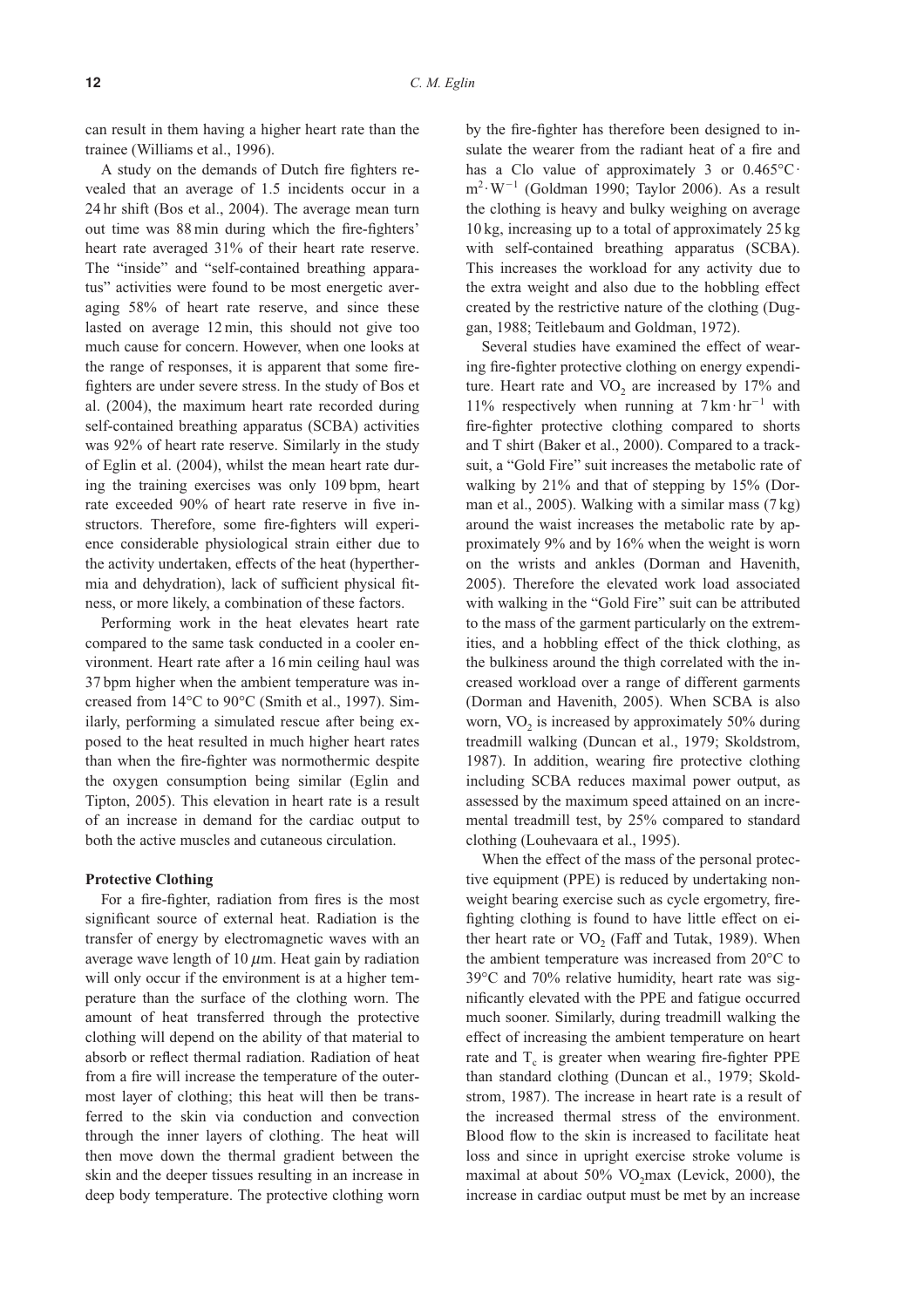in heart rate.  $T_c$  is elevated, as in ambient temperatures above approximately 35°C the only route of heat loss from the body is evaporation of sweat (Nielsen, 1938). Fire-fighter PPE creates a barrier to evaporation of sweat due to its limited permeability, this results in a humid microclimate and reduces the vapour pressure gradient between the skin and microclimate, which is required for evaporation to occur. In addition, if sweat is evaporated from the fire-fighter clothing rather than the skin surface, less body cooling occurs as the site of phase change is away from the skin and hence the heat comes from the environment rather than the body (Richardson and Capra, 2001).

Goldman (1990) suggested that it is only in mild environments, or at low work rates that differences in materials are likely to have any effect on a firefighter's physiological responses and that when the ambient temperature is elevated or work rate high the effect on tolerance time will be minimal. This is supported by White and Hodous (1988) who found no difference between "breathable" and "non-breathable" liners in fire-fighter PPE during moderate or high intensity exercise.

Smith and Petruzzello (1998) compared two configurations of fire-fighter PPE. During fire-fighting tasks in the heat, they found that the PPE that weighed 2 kg more and provided greater protection from burns, resulted in greater thermal strain, perception of effort and thermal sensation and slower task performance. Thus, with fire-fighter PPE there is a trade-off between the configuration of clothing that will provide the greatest protection against burns and that which will enable dissipation of body heat. For example, flame testing with manikins indicates that two layers of fire hoods should be worn to prevent burns to the head in flash-over scenarios (House et al., 2001). However, this may result in greater heat strain during fire-fighting tasks (Smith and Petruzzello 1998).

The SCBA worn as part of the fire-fighters PPE also has an effect on performance. Individuals who are not accustomed to wearing SCBA use more air and have a greater sensation of breathlessness (Donovan and McConnell, 1999). Therefore, recruits who are inexperienced at fire-fighting tasks and probably less efficient at performing them, may be further burdened by their SCBA compared to an experienced fire-fighter. Face masks have been found to increase the level of thermal strain experienced by individuals exercising in a hot environment wearing PPE (Martin and Callaway, 1974). During exercise,  $VO<sub>2</sub>$  is increased by 7% when wearing a face mask and by 20% when wearing SCBA (Louhevaara et al., 1984). The increase in  $VO<sub>2</sub>$  with the face mask was attributed to the increase in the work of breathing, due to increased resistance and equipment dead space. The increase in  $VO<sub>2</sub>$  with the SCBA is also attributable to the mass of the equipment (15 kg).

As the mass of the SCBA has such an impact on the physiological responses of the wearer, investigations have been conducted to evaluate the use of light weight SCBA. Heart rates during a fire-fighting exercise whilst wearing either no SCBA, a light weight SCBA (7 kg) or a heavy SCBA (15 kg) were found to be very similar averaging about 180 bpm, although the task took longer to complete with the heavier SCBA (Manning and Griggs, 1983). Load distribution may also be important as lower heart rates and faster times to complete fire-fighting tasks were observed with a SCBA that was designed to spread the load more evenly over the middle and lower regions of the back (Griefahn et al., 2003).

## **Fire-fighter fitness**

As fire-fighting involves periods of intense physical activity (Table 2), the fire-fighter has to be physically fit enough to be able to perform these tasks. In most work places it is unacceptable for individuals to have to perform work averaging above 30 to 35% of maximum oxygen uptake  $(VO_2$ max) over a 8 hour shift or over  $50\%$  of VO<sub>2</sub>max over a one hour period (Kemper et al., 1990; Saha et al., 1979; Wu and Wang, 2002). For high intensity work, the maximum acceptable work duration for young individuals working at  $60\%$  of VO<sub>2</sub>max has been suggested as  $18.8$ min, and  $6.5$  min when working at  $70\%$ VO<sub>2</sub>max. This is based on the mean or peak heart rates during the activity not exceeding 150 bpm or 180 bpm respectively (Wu and Wang, 2001). ISO-8996 (2004) classifies metabolic rate in occupational work into 5 classes, the highest being a metabolic rate above  $260 \,\mathrm{W} \cdot \mathrm{m}^{-2}$ . This is considerably below the rate measured by Holmer and Gavhed (2007) during simulating fire-fighting tasks of  $474 \,\mathrm{W \cdot m}^{-2}$  or  $2.75 \text{ L} \cdot \text{min}^{-1}$  over 22 min. They therefore recommended that two new classes should be included in ISO-8996 to cover intensive work lasting between 15 to 20 min (metabolic rate=475 W·m<sup>-2</sup> or VO<sub>2</sub>=  $2.45 \text{ L} \cdot \text{min}^{-1}$ ) and exhaustive work lasting less than 5 min (metabolic rate=600 W·m<sup>-2</sup> or VO<sub>2</sub>=3.10 L·  $min^{-1}$ ).

Maximum acceptable work limits are not easily transferable to fire-fighting due to the nature of the work and associated urgency, and because fire-fighters tend to pace themselves such that they are working close to maximal levels (Manning and Griggs, 1983). In an attempt to objectively determine the fitness levels required for fire-fighting, task analyses have been conducted to establish the most strenuous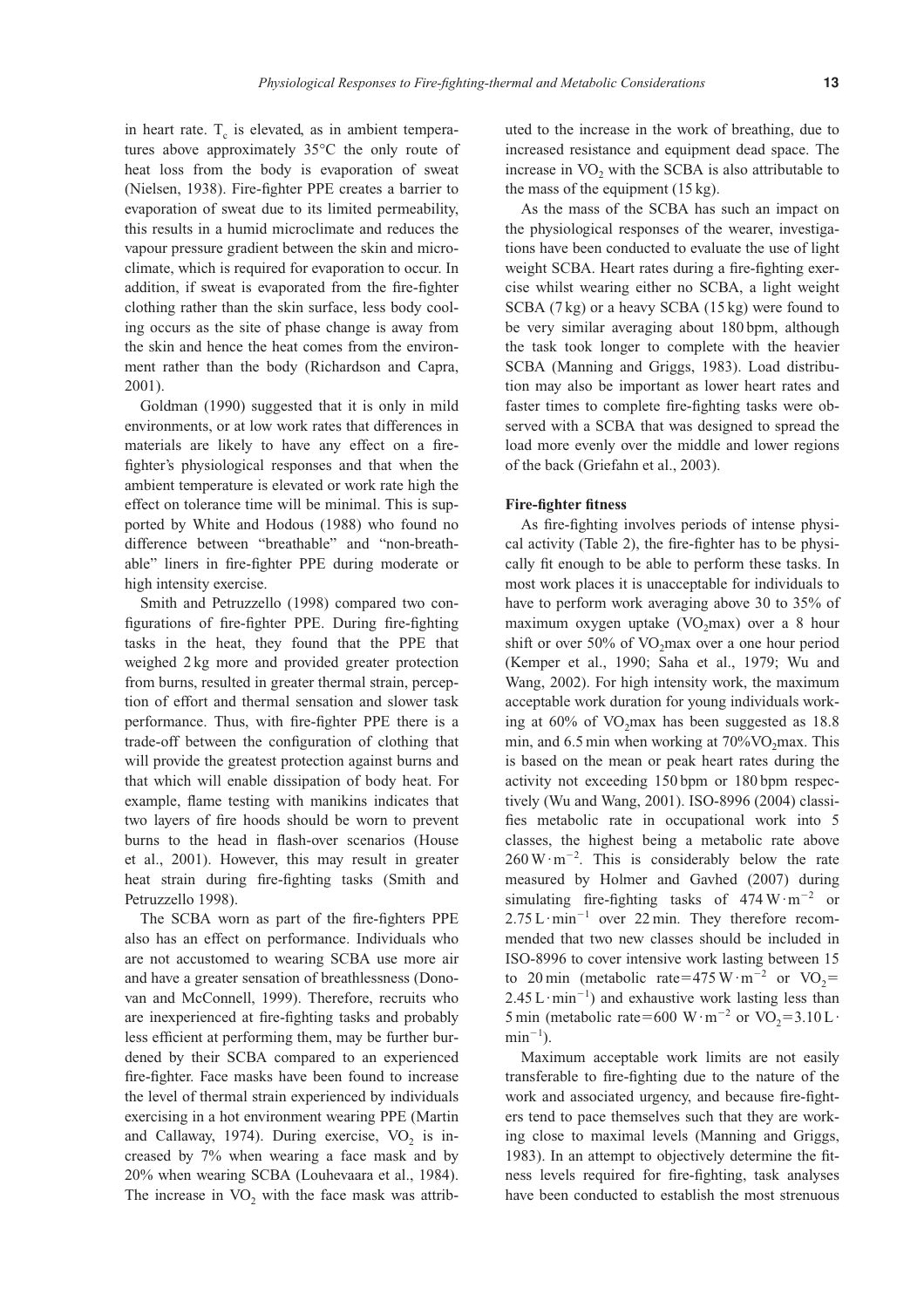core activities. The energy expenditure and strength required to perform these tasks were measured and the results used to set fitness level recommendations.

Sothmann et al. (1990) undertook a large study to establish the minimum standard for aerobic fitness for fire-fighters. In their study the average  $VO<sub>2</sub>max$  of 136 fire-fighters between the ages of 20 and 65 years was  $35 \text{ mL} \cdot \text{kg}^{-1} \cdot \text{min}^{-1}$ . A representative group of these fire-fighters then undertook a fire suppression exercise considered to be typical in both duration and activities to those reported in actual emergencies. During the task, the fire-fighters worked on average at 76% of their VO<sub>2</sub>max or  $31 \text{ mL} \cdot \text{kg}^{-1} \cdot \text{min}^{-1}$  and their performance time correlated to their aerobic fitness (fire-fighters with a high  $VO<sub>2</sub>$ max performed the task faster). A performance cut-off was set at a time within 2 standard deviations of the mean time taken by the group to complete the fire suppression task. The average  $VO<sub>2</sub>$  to complete the task in this time was  $25.5$  mL·kg<sup>-1</sup>·min<sup>-1</sup> and if this represents 76% of VO<sub>2</sub>max, then the minimum standard for aerobic fitness should be a  $VO_2$ max of 33.5 mL·kg<sup>-1</sup>·min<sup>-1</sup>. Those with a  $VO<sub>2</sub>max$  below the minimum standard had a high probability of not being able to complete the task in time, however the minimum  $VO_2$ max of all fire-fighters who could perform the task was 41  $mL \cdot kg^{-1} \cdot min^{-1}$ . This level is more in line with other studies conducted to determine the minimum aerobic fitness levels required to perform fire-fighting tasks (Bilzon et al., 2001; Gledhill and Jamnik, 1992).

Gledhill and Jamnik (1992) found the most demanding fire-fighting task required a mean  $VO<sub>2</sub>$  of  $41.5$  mL· $kg^{-1}$ ·min<sup>-1</sup> and therefore recommended that the minimum  $VO_2$ max for a fire-fighter applicant should be  $45 \text{ mL} \cdot \text{kg}^{-1} \cdot \text{min}^{-1}$ . Bilzon et al. (2001) determined the metabolic demands of shipboard firefighting tasks undertaken at a rate considered to be the minimal acceptable standard. The mean  $VO<sub>2</sub>$ during the most demanding task (drum carry) was similar for the men and women averaging  $41 \text{ mL} \cdot \text{kg}^{-1} \cdot \text{min}^{-1}$  and therefore this was proposed as the minimum aerobic fitness level required. Although all of the men  $(n=34)$  managed the drum carry, 11 out of the 15 women were unable to complete the task at the prescribed rate. This was attributed to a lower VO<sub>2</sub>max and isometric grip strength and greater fat mass in these women. In addition, in most of the tasks examined, the women were working at a higher percentage of their VO<sub>2</sub>max and maximum heart rate compared to the men. Misner et al. (1987) reported that men performed better than women at simulated fire fighting tasks and this was related to differences in body composition, with fatfree mass correlating to an improved performance and fat mass hindering performance.

The current statutory requirement for entry into the UK fire service is  $45 \text{ mL} \cdot \text{kg}^{-1} \cdot \text{min}^{-1}$  and it has been recommended that fire-fighters should maintain their VO<sub>2</sub>max above  $40 \text{ mL} \cdot \text{kg}^{-1} \cdot \text{min}^{-1}$  (Home Office, 1996). The mean  $VO_2$ max of fire-fighters involved in physiological studies has been reported around 40 to  $45 \text{ mL} \cdot \text{kg}^{-1} \cdot \text{min}^{-1}$  (Ben-Ezra and Verstraete, 1988; Faff and Tutak, 1989; Lemon and Hermiston, 1977; Louhevaara et al., 1995; Smith and Petruzzello, 1998; White and Hodous, 1987) although in one study the average  $VO<sub>2</sub>$ max was considerably higher at  $61 \text{ mL} \cdot \text{kg}^{-1} \cdot \text{min}^{-1}$  (Carter et al., 1999). Studies investigating the general fitness levels of fire-fighters have measured more subjects, over a wider age range, and recorded lower  $VO<sub>2</sub>$ max levels of around  $34 \text{ mL} \cdot \text{kg}^{-1} \cdot \text{min}^{-1}$  (Byrd and Collins, 1980; Sothmann et al., 1990). These studies, because they do not require the fire-fighter to perform further physiological tasks, may give a better indication of the general fitness levels of the fire-fighting population. Whilst emphasis has been placed on the aerobic fitness, other measurements of muscle strength and power (grip strength, back and leg strength) in addition to more task-specific tests (hose running, SCBA test, ladder climb and extend) are often conducted as part of the selection process for fire-fighters.

#### **Fitness and age**

Whilst, within limits, age has little effect on performance it is often associated with a decline in physical fitness (Hossack and Bruce, 1982) as a result of adopting a more sedentary life style (Buskirk and Hodgson, 1987). Although, even when endurance training is maintained, physical capacity decreases by 8 to 15% per decade (Pollock et al., 1997). A reduction in fitness and therefore cardiovascular, respiratory and thermoregulatory function will impair the ability of a fire-fighter to perform in the heat. Faff and Tutak (1989) reported fire-fighter exercise tolerance time in the heat was not related to age (21 to 32 y vs 36 to 42 y) but was increased with fitness  $(>=39 \text{ mL} \cdot \text{kg}^{-1} \cdot \text{min}^{-1})$ . However, it may be more important for older fire-fighters to retain their fitness levels, as even when matched for  $VO<sub>2</sub>max$ , fire-fighters between the age of 41 and 50 years were slower at performing a fire suppression task than those who were 21 to 26 years (Sothmann et al., 1990).

A decline in aerobic fitness has been observed in older fire-fighters, worryingly most of the firefighters measured over the age of 30 y were not able to meet a proposed minimum standard of  $39 \text{ mL} \cdot \text{kg}^{-1} \cdot \text{min}^{-1}$  (Saupe et al., 1991; Fig. 2). It is unclear whether this situation remains or has been attenuated by the introduction of fitness training over the last 15 years. Lower fitness levels in older fire-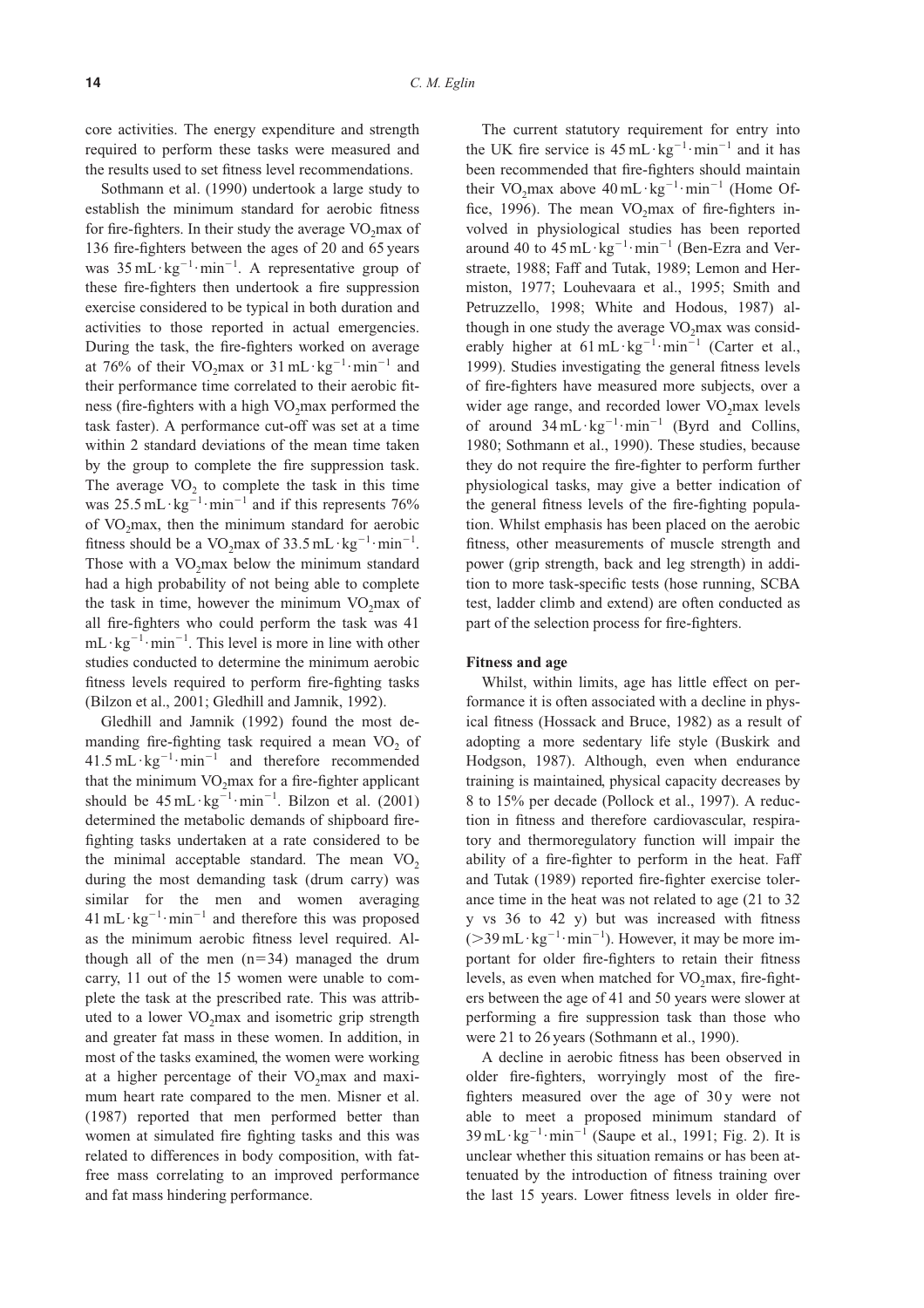

Fig. 2. The relationship between age and aerobic fitness in fire-fighters. The line shows the average maximum oxygen consumption in each age group and the bars the percentage of fire-fighters in each group which would pass a minimum standard of  $39 \text{ mL} \cdot \text{kg}^{-1} \cdot \text{min}^{-1}$ . n=30 for each group. Data taken from Saupe et al. (1991).

fighters will mean that for any given task older firefighters will be working at a higher percentage of their  $VO<sub>2</sub>max$  and therefore be under greater physiological strain. Exercise, in particular maximal exertion, has been linked to sudden cardiac death (Vuori, 1995). The occurrence of sudden cardiac death is however rare, and in general the beneficial effects of exercise on health outweigh the risks (Shephard, 1995). Despite fire-fighters undertaking periods of very strenuous work, there is no evidence to suggest that they are at greater risk of death from heart attack than the general population (Guidotti, 1995).

# **Psychological stress and training**

As well as the physiological stress associated with fire-fighting there are also considerable psychological stresses (Guidotti, 1995). These include the "heroic" expectations of the fire-fighters and others (which in some cases may be unreasonable); the threat to their personal safety and safety of others; witnessing pain and injury; being subjected to other individuals' strong emotions e.g. anxiety, grief and violence; the unpredictable nature of an incidence and the loss of a victim especially a child (Guidotti, 1995). In response to a call out, fire-fighter heart rate increases rapidly and remains elevated on the truck (Barnard and Duncan, 1975; Kuorinka and Korhonen, 1981). These elevated heart rates indicate the fire-fighters were in a state of anxiety and sympathetic arousal, the extent of which varied between call outs and did not appear to be related to fire-fighter experience or fitness (Barnard and Duncan, 1975; Kuorinka and Korhonen, 1981). Urinary excretion of catecholamines has also been reported to increase in firefighters working as operators at the alarm centre reflecting their perceived psychological stress (Kalimo et al., 1980).

Feelings of apprehension and nervousness assessed using a state anxiety questionnaire increased and remained elevated after a fire-fighting exercise in a hot environment (Smith et al., 1997). This elevation in anxiety could have an impact on cognitive functioning and therefore decision making processes (Kivimaki and Lusa, 1994). Mental performance has been found to increase on initial exposure to a hot environment, but with prolonged exposure it is reduced (Ramsey, 1983). The effect of heat will partially depend on the initial skill of the individual. Where there has been limited previous experience—for example in an emergency situation, there is likely to be a greater decrement in performance compared to a task that is routinely undertaken (Hancock, 1982). An increase in  $T_c$  of only 0.2°C decreases dual task performance (e.g. simultaneous arithmetic and monitoring tasks), an increase of 0.9°C decreases tracking efficiency and an elevation by 1.3°C slightly impairs mental and cognitive skills and is close to the limit of heat tolerance (Hancock, 1982). Following strenuous fire-fighting drills that resulted in tympanic temperature increasing by 0.8°C, reaction time was not affected, however the accuracy of the response was reduced (Smith et al., 2001a).

### **Conclusion**

In general, the average physiological responses to fire-fighting appear to be within acceptable limits although they still exceed the norms suggested for other occupational groups (ISO-8996 2004; Kemper et al., 1990; Saha et al., 1979; Wu and Wang, 2001). However, in some fire-fighting situations some firefighters can experience severe physiological strain (Tables 1 and 2). Deep body temperatures of over 40°C (Eglin et al., 2004), skin temperatures high enough to cause burns (Rossi, 2003), fluid deficits of over 3% body mass (Eglin et al., 2004) and maximal heart rates (Bos et al., 2004; Eglin et al., 2004) have been reported. This level of strain will impair performance and may cause collapse even in a fit firefighter. It is therefore imperative that the fire-fighter is prepared for the occasional bout of intense activity by maintaining an appropriate level of physical fitness throughout their career. Remaining adequately hydrated and having the capability to cool down after heat exposure are also important health and safety considerations as they have an adverse effect on both physical and mental performance.

#### **Acknowledgements**

I would like to thank Paula Ansley PhD, Roger Eglin PhD, and Mike Tipton PhD for their constructive comments on the manuscript.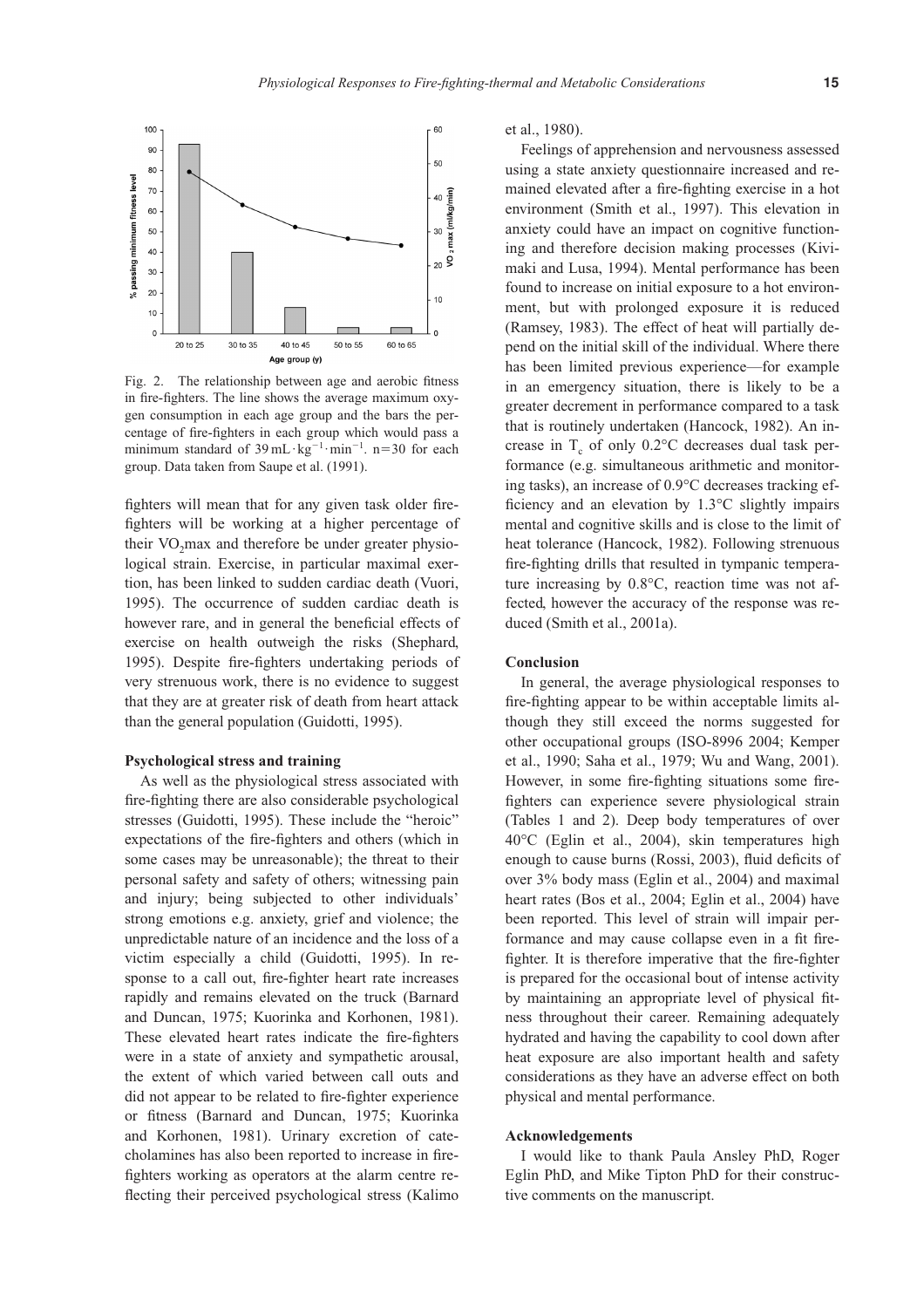#### **References**

- Baker, S. J., Grice, J., Roby, L., Matthews, C. (2000) Cardiorespiratory and thermoregulatory response of working in fire-fighter protective clothing in a temperate environment. Ergonomics **43**: 1350–1358.
- Barnard, R. J., Duncan, H. W. (1975) Heart rate and ECG responses of fire fighters. J. Occup. Med. **17**: 247–250.
- Ben-Ezra, V., Verstraete, R. (1988) Stair climbing: an alternative exercise modality for firefighters. J. Occup. Med. **30**: 103–105.
- Bilzon, J. L. J., Scarpello, E. G., Smith, C. V., Ravenhill, N. A., Rayson, M. P. (2001) Characterization of the metabolic demands of simulated shipboard Royal Navy firefighting tasks. Ergonomics **44**: 766–780.
- Bos, J., Mol, E., Visser, B., Frings-Dresen, M. (2004) The physical demands upon (Dutch) fire-fighters in relation to the maximum acceptable energetic workload. Ergonomics **47**: 446–460.
- Budd, G. M. (2001) How do wildland firefighters cope? Physiological and behavioural temperature regulation in men suppressing Australian summer bushfires with hand tools. J. Thermal. Biol. **26**: 381–386.
- Buskirk, E. R., Hodgson, J. L. (1987) Age and aerobic power: the rate of change in men and women. Fed. Proc. **46**: 1824–1829.
- Byrd, R., Collins, M. (1980) Physiologic characteristics of fire fighters. Am. Corr. Ther. J. **34**: 106–109.
- Carter, J. B., Banister, E. W., Morrison, J. B. (1999) Effectiveness of rest pauses and cooling in alleviation of heat stress during simulated fire-fighting activity. Ergonomics **42**: 299–313.
- Cheuvront, S. N., Haymes, E. M. (2001) Thermoregulation and marathon running. Sports Medicine **31**: 743–762.
- Coyle, E. F. (2004) Fluid and fuel intake during exercise. J. Sports Sci. **22**: 39–55.
- Dickinson, E. T., Bevilacqua, J. J., Hill, J. D., Sites, F. D., Wurster, F. W., Mechem, C. C. (2003) The utility of tympanic versus oral temperature measurements of firefighters in emergency incident rehabilitation operations. Prehosp. Emerg. Care **7**: 363–367.
- Donovan, K. J., McConnell, A. K. (1999) Do fire-fighters develop specific ventilatory responses in order to cope with exercise whilst wearing self-contained breathing apparatus? Eur. J. Appl. Physiol. Occup. Physiol. **80**: 107–112.
- Dorman, L., Havenith, G. (2005) The influence of clothing weight and bulk on metabolic rate when wearing protective clothing. The Third International Conference on Human-Environment System ICHES 05, Tokyo, Japan, September, pp. 439–443.
- Dorman, L., Havenith, G., Thermprotect Network (2005) The effects of protective clothing on metabolic rate. In: Environmental Ergonomics XI, International Conference on Environmental Ergonomics, ed. by, Holmer, I., Kuklane, K., Gao, C. Lund University, Sweden, pp. 82–85.
- Duggan, A. (1988) Energy costs of stepping in protective clothing ensembles. Ergonomics **31**: 3–11.
- Duncan, H. W., Gardner, G. W., Barnard, R. J. (1979) Physiological responses of men working in fire fighting equipment in the heat. Ergonomics **22**: 521–527.
- Eglin, C. M., Coles, S., Tipton, M. J. (2004) Physiological

responses of fire-fighter instructors during training exercises. Ergonomics **47**: 483––494.

- Eglin, C. M., Tipton, M. J. (2005) Can firefighter instructors perform a simulated rescue after a live fire training exercise? Eur. J. Appl. Physiol. **95**: 327–334.
- Faff, J., Tutak, T. (1989) Physiological responses to working with fire fighting equipment in the heat in relation to subjective fatigue. Ergonomics **32**: 629–638.
- Gledhill, N., Jamnik, V.-K. (1992) Characterization of the physical demands of firefighting. Can. J. Sport Sci. **17**: 207–213.
- Goldman, R. F. (1990) Heat stress in firefighting. Fire Engineering May: 47–53.
- Gonzalez-Alonso, J., Mora-Rodriguez, R., Below, P. R., Coyle, E. F. (1997) Dehydration markedly impairs cardiovascular function in hyperthermic endurance athletes during exercise. J. Appl. Physiol. **82**: 1229–1236.
- Griefahn, B., Kunemund, C., Brode, P. (2003) Evaluation of performance and load in simulated rescue tasks for a novel design SCBA: effect of weight, volume and weight distribution. Appl. Ergonomics **34**: 157–165.
- Guidotti, T. L. (1995) Occupational mortality among firefighters: assessing the association. J. Occup. Med. **37**: 1348–1356.
- Hancock, P. A. (1982) Task categorization and the limits of human performance in extreme heat. Aviat. Space Environ. Med. **53**: 778–784.
- Hansen, R. D., Amos, M. P. H., Leake, B. (1996) Infrared tympanic temperature as a predictor of rectal temperature in warm and hot conditions. Aviat Space Environ Med. **67**: 1048–1052.
- Henriques, F. C., Moritz, A. R. (1947) Studies in thermal injury I. The conduction of heat to and through skin and the temperatures attained therein. A theoretical and an experimental investigation. Am. J. Pathol. **23**: 531–549.
- Heus, R., Schols, E. S., Willems, J. W. M., den Hartog, E. A. (2005) Monitoring thermal stress of firemen during training in realistic work conditions. In: Environmental Ergonomics XI, International Conference on Environmental Ergonomics, ed. by, Holmer, I., Kuklane, K., Gao, C. Lund University, Sweden, pp. 467–470.
- Holmer, I., Gavhed, D. (2007) Classification of metabolic and respiratory demands in fire fighting activity with extreme workloads. Appl. Ergon. **38**: 45–52.
- Home Office (1996) Joint working party on medical and physical standards in the Fire Service. Guidance to fire brigades on the use of the step test. London, HMSO.
- Hossack, K. F., Bruce, R. A. (1982) Maximal cardiac function in sedentary normal men and women: comparison of age-related changes. J. Appl. Physiol. **53**: 799–804.
- House, J. R. (1998) Extremity cooling as a method for reducing heat strain. J. Defence. Sci. **3**: 108–114.
- House, J., Squire, J. D., Staples, R. (2001) Optimising the number of layers in firefighters' hoods. Int. J. Clothing Sci. Technol. **14**: 111–118.
- House, J., Lunt, H., Lyons, J. (2005) Extending safe working times in the heat by combined use of hand cooling and ice-vests. In: Environmental Ergonomics XI, International Conference on Environmental Ergonomics, ed. by, Holmer, I., Kuklane, K., Gao, C. Lund University, Sweden, pp. 59–62.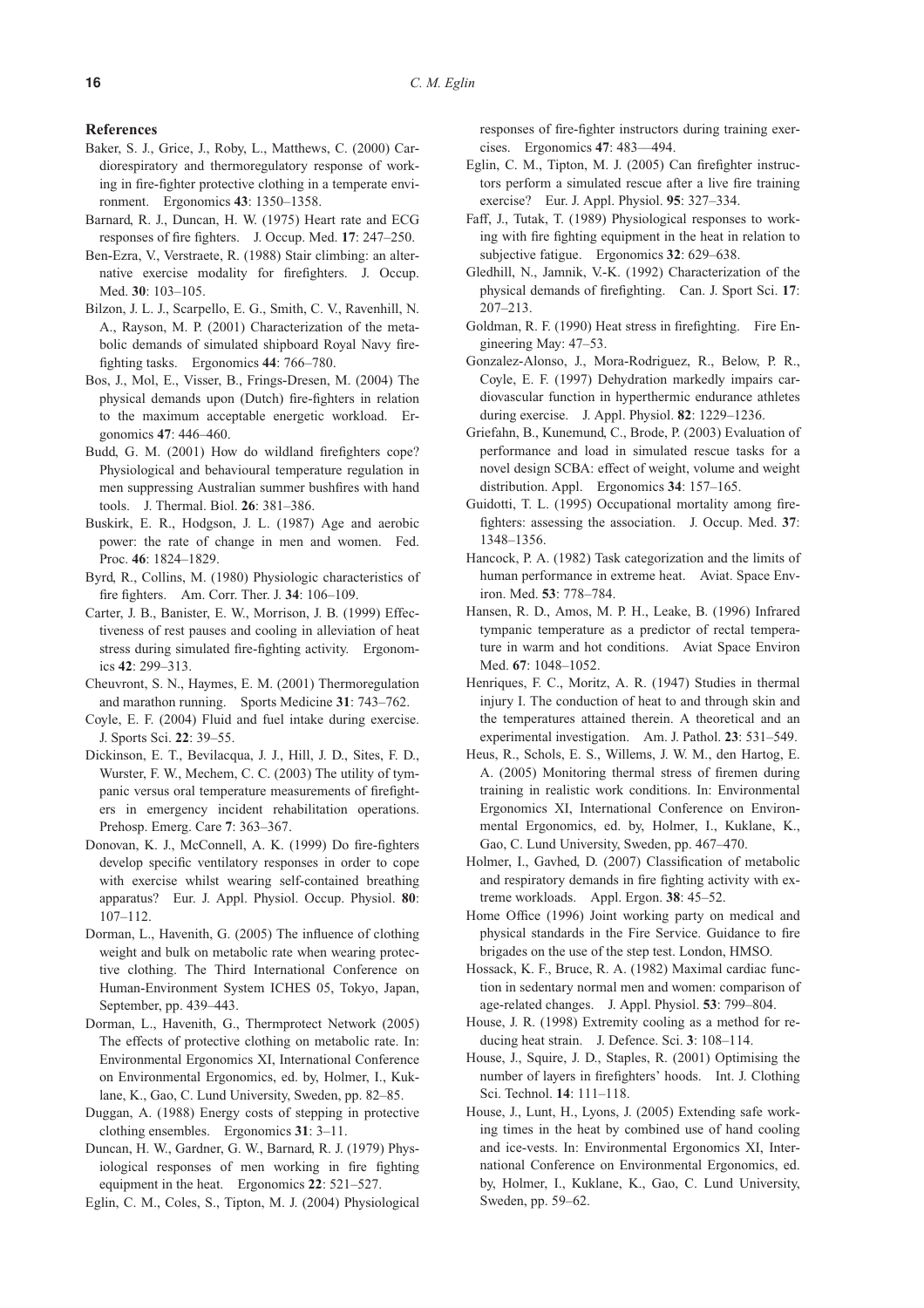- Ilmarinen, R., Louhevaara, V., Griefahn, B., Kunemund, C. (1997) Thermal and cardiac strain in strenuous fire-fighting and rescue tasks in the extreme heat. In: Thermal Physiology, ed. by Johannsen, B., Nielsen, R. The August Krogh Institute, Copenhagen, pp. 39.
- ISO-8996 (2004) Ergonomics determination of metabolic heat production. International Standards Organisation, Geneva.
- Kalimo, R., Lehtonen, A., Daleva, M., Kuorinka, I. (1980) Psychological and biochemical strain in firemen's work. Scand. J. Work Environ. Health. **6**: 179–187.
- Kemper, H. C., van Aalst, R., Leegwater, A., Maas, S., Knibbe, J. J. (1990) The physical and physiological workload of refuse collectors. Ergonomics **33**: 1471– 1486.
- Kivimaki, M., Lusa, S. (1994) Stress and cognitive performance of fire fighters during smoke-diving. Stress. Med. **10**: 63–68.
- Kuorinka, I., Korhonen, O. (1981) Firefighters' reaction to alarm, an ECG and heart rate study. J. Occup. Med. **23**: 762–766.
- Lemon, P. W. R., Hermiston, R. T. (1977) The human energy cost of fire fighting. J. Occup. Med. **19**: 558–562.
- Levick, J. R. (2000) An introduction to cardiovascular physiology. Edward Arnold Publishers, London.
- Livingstone, S. D., Nolan, R. W., Cattroll, S. W. (1989) Heat loss caused by immersing the hands in water. Aviat Space Environ Med. **60**: 1166–1171.
- Louhevaara, V., Tuomi, T., Korhonen, O., Jaakkola, J. (1984) Cardiorespiratory effects of respiratory protective devices during exercise in well-trained men. Eur. J. Appl. Physiol. **52**: 340–345.
- Louhevaara, V., Ilmarinen, R., Griefahn, B., Kunemund, C., Makinen, H. (1995) Maximal physical work performance with European standard based fire-protective clothing system and equipment in relation to individual characteristics. Eur. J. Physiol. **71**: 223–229.
- Lusa, S., Louhevaara, V., Smolander, J., Kivimaki, M., Korhonen, O. (1993) Physiological responses of firefighting students during simulated smoke-diving in the heat. Am. Ind. Hyg. Assoc. J. **54**: 228–231.
- Manning, J. E., Griggs, T. R. (1983) Heart rates in fire fighters using light and heavy breathing equipment: similar near-maximal exertion in response to multiple work load conditions. J. Occup. Med. **25**: 215–218.
- Martin, H. d., Callaway, S. (1974) An evaluation of the heat stress of a protective face mask. Ergonomics **17**: 221–231.
- Maughan, R. J., Leiper, J. B., Shirreffs, S. M. (1996) Restoration of fluid balance after exercise-induced dehydration: effects of food and fluid intake. Eur. J. Appl. Physiol. Occup. Physiol. **73**: 317–325.
- McLellan, T. M., Cheung, S. S. (2000) Impact of fluid replacement on heat storage while wearing protective clothing. Ergonomics **43**: 2020–2030.
- Misner, J. E., Plowman, S. A., Boileau, R. A. (1987) Performance differences between males and females on simulated firefighting tasks. J. Occup. Med. **29**: 801–805.
- Nielsen, B., Kubica, R., Bonnesen, A., Rasmussen, I. B., Stoklosa, J., Wilk, B. (1981) Physical work capacity after

dehydration and hyperthermia. Scand. J. Sports Sci. **3**:  $2-10$ .

- Nielsen, B. (1998) Heat acclimation—mechanisms of adaptation to exercise in the heat. Int. J. Sports Med. **19**: (Suppl 2) S154-6.
- Nielsen, M. (1938) Die regulation der korpertemperatur bei muskelarbeit. Scandinav. Archiv. Physiol. **79**: 193–230.
- Pollock, M. L., Mengelkoch, L. J., Graves, J. E., Lowenthal, D. T., Limacher, M. C., Foster, C., Wilmore, J. H. (1997) Twenty-year follow-up of aerobic power and body composition of older track athletes. J. Appl. Physiol. **82**: 1508–1516.
- Ramsey, J. D. (1983) Heat and Cold. In: Stress and fatigue in human performance, ed. by Hockey, G. R. J., John Wiley & Sons Ltd, pp. 33–60.
- Richardson, J. E., Capra, M. F. (2001) Physiological responses of firefighters wearing level 3 chemical protective suits while working in controlled hot environments. J. Occup. Environ. Med. **43**: 1064–1072.
- Ripple, G. R., Torrington, K. G., Phillips, Y. Y. (1990) Predictive criteria for burns from brief thermal exposures. J. Occup. Med. **32**: 215–219.
- Romet, T. T., Frim, J. (1987) Physiological responses to fire fighting activities. Eur. J. Appl. Physiol. **56**: 633–638.
- Rossi, R. (2003) Fire fighting and its influence on the body. Ergonomics **46**: 1017–1033.
- Ruby, B. C., Shriver, T. C., Zderic, T. W., Sharkey, B. J., Burks, C., Tysk, S. (2002) Total energy expenditure during arduous wildfire suppression. Med. Sci. Sports. Exerc. **34**: 1048–1054.
- Saha, P. N., Datta, S. R., Banerjee, P. K., Narayane, G. G. (1979) An acceptable workload for Indian workers. Ergonomics **22**: 1059–1071.
- Sato, K. T., Kane, N. L., Soos, G., Gisolf, C. V., Kondo, N., Sato, K. (1996) Reexamination of tympanic membrane temperature as a core temperature. J. Appl. Physiol. **80**: 1233–1239.
- Saupe, K., Sothmann, M., Jasenof, D. (1991) Aging and the fitness of fire fighters: the complex issues involved in abolishing mandatory retirement ages. Am. J. Public Health **81**: 1192–1194.
- Shephard, R. J. (1995) Exercise and sudden death: an overview. Sport Sci. Rev. **4**: 1–13.
- Shinozaki, T., Deane, R., Perkins, F. M. (1988) Infrared tympanic thermometer: evaluation of a new clinical thermometer. Crit. Care Med. **16**: 148–150.
- Skoldstrom, B. (1987) Physiological responses of firefighters to workload and thermal stress. Ergonomics **30**: 1589–1597.
- Smith, D. L., Petruzzello, S. J. (1998) Selected physiological and psychological responses to live-fire drills in different configurations of firefighting gear. Ergonomics **41**: 1141–1154.
- Smith, D. L., Petruzzello, S. J., Kramer, J. M., Misner, J. E. (1996) Physiological, psychophysical, and psychological responses of firefighters to firefighting training drills. Aviat. Space Environ. Med. **67**: 1063–1068.
- Smith, D. L., Petruzzello, S. J., Kramer, J. M., Misner, J. E. (1997) The effects of different thermal environments on the physiological and psychological responses of firefighters to a training drill. Ergonomics **40**: 500–510.